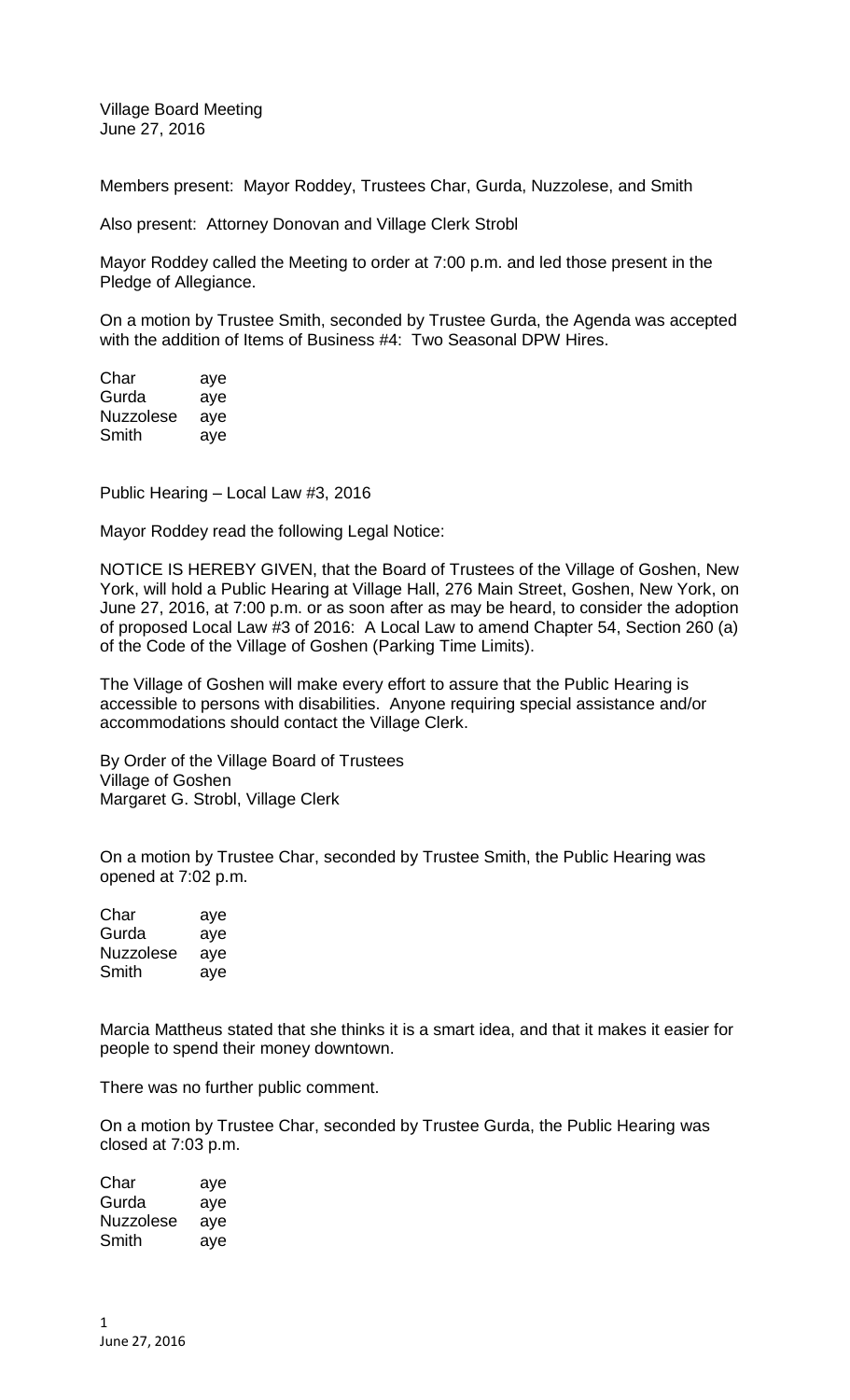## **Minutes**

On a motion by Trustee Nuzzolese, seconded by Trustee Gurda, the Minutes of the June 13, 2016 Village Board Meeting were accepted as submitted.

| Char             | aye |
|------------------|-----|
| Gurda            | aye |
| <b>Nuzzolese</b> | aye |
| Smith            | aye |

On a motion by Trustee Smith, seconded by Trustee Gurda, the Minutes of the June 20, 2016 Village Board Work Session were accepted as submitted.

| Char      | aye |
|-----------|-----|
| Gurda     | aye |
| Nuzzolese | aye |
| Smith     | aye |

## **Communications**

Mayor Roddey read the following letter from the Sr. Public Health Engineer of the Orange County Department of Health:

*On behalf of the Orange County Health Department we want to thank you for your participation in this year's Annual Drinking Water Contest. We held our contest on June 4, 2016 and this year's winner was the Town of New Windsor. Even though you did not win, you represented your water system proudly. Without your participation, the drinking water contest would not be possible. Your interest and concern in providing quality drinking water to your consumers is sincerely appreciated. Again, we thank you!*

Mayor Roddey noted that the Village had placed  $3<sup>rd</sup>$ , and congratulated Sr. Operator Cindy Cecconello and her staff for their fine work.

Mayor Roddey read a letter from resident Ernie Zambrano, commending the Department of Public Works for resolving a long-term drainage issue on his street. Mayor Roddey thanked the Department for their fine work.

## Items of Business

On a motion by Trustee Char, seconded by Trustee Nuzzolese, the Board of Trustees of the Village of Goshen hereby adopts Local Law #3 of 2016, a Local Law to amend Chapter 54, Section 260 (a) of the Code of the Village of Goshen by adding "Saturday" to the list of days that are exempt from Parking time limits as well as from the requirement to deposit coins into the Parking Meters.

| Char      | aye |
|-----------|-----|
| Gurda     | aye |
| Nuzzolese | aye |
| Smith     | aye |

On a motion by Trustee Nuzzolese, seconded by Trustee Smith, bills as examined by members of the Board were approved in accordance with Abstract 2016/2017 number 1, check numbers 10625 through 10756, in the amount of \$367,779.19.

| Char      | aye |
|-----------|-----|
| Gurda     | aye |
| Nuzzolese | aye |
| Smith     | aye |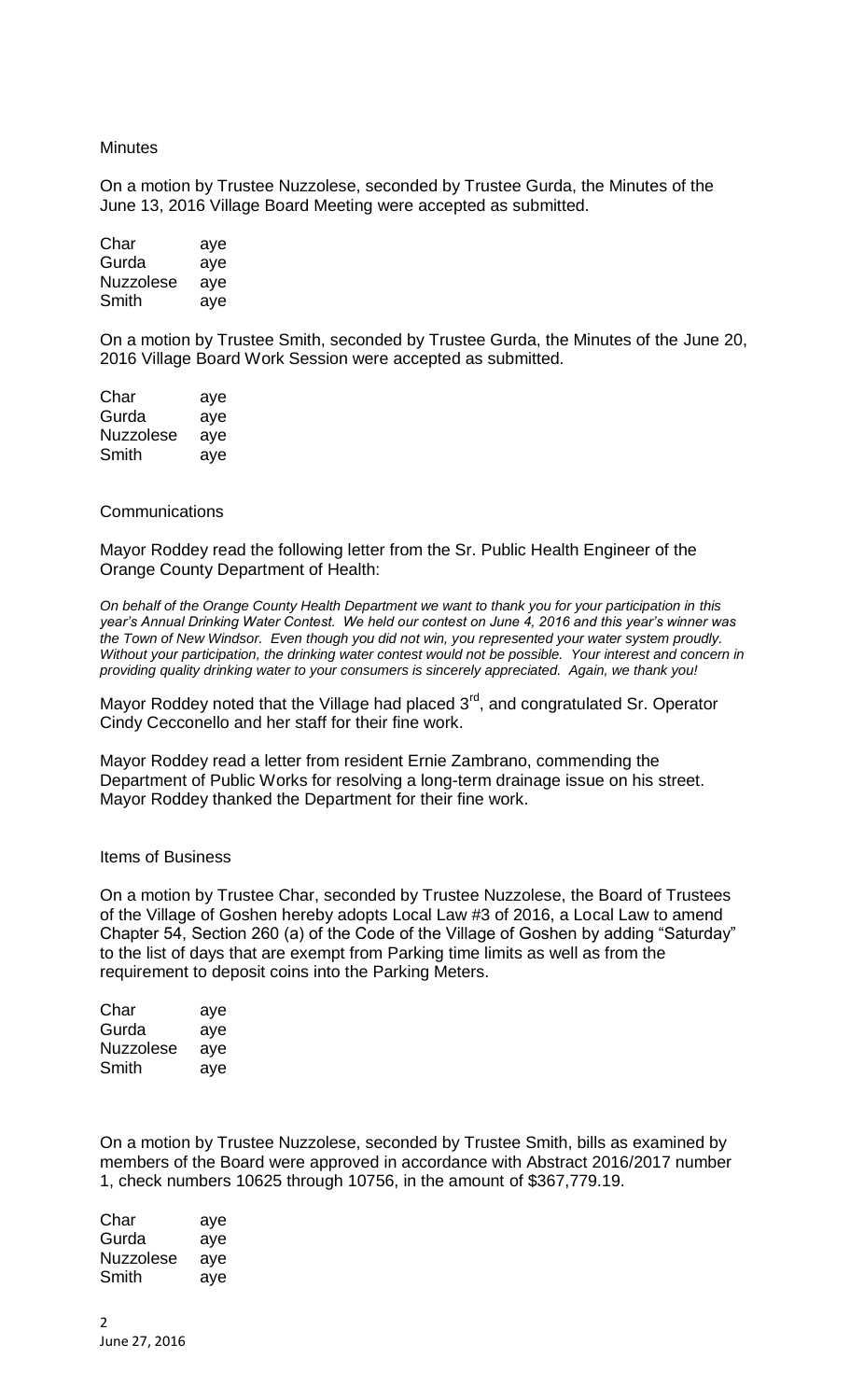Trustee Gurda moved the following, which was seconded by Trustee Char:

Whereas, Wainco Goshen 1031, LLC/ Wainco Goshen Partners, LLC / Wainco Goshen, LLC have heretofore filed a proceeding in the Supreme Court of Orange County pursuant to Article 7 of the Real Property Tax Law seeking to contest the assessment imposed on the real properties located in the Village of Goshen, which properties are designated on the tax map as Section 114, Block 4, Lot 3.21 or 200-300 Canter Court, and Section 114, Block 4, Lot 3.22 or 100 Canter Court; and;

Whereas, the duties of assessing real property in the Village for purposes of real property taxation are vested with the Assessor's office for the Town of Goshen; and

Whereas, the Town of Goshen and their Assessor have heretofore determined that it is in the best interests of all parties that the proceeding commenced by Wainco Goshen 1031, LLC/ Wainco Goshen Partners, LLC / Wainco Goshen, LLC, be settled and compromised; and

Whereas, the Village is in receipt of a Consent Judgment duly signed and approved by the attorneys representing the Town of Goshen, the attorneys representing the Petitioner and the Office of the Orange County Attorney which Consent Judgment has been approved by the Honorable Elaine Slobod, Supreme Court Justice; and

Whereas, pursuant to the terms and provisions of said Consent Judgment the Village is obligated to refund certain tax amounts heretofore paid by Wainco Goshen 1031, LLC/ Wainco Goshen Partners, LLC / Wainco Goshen, LLC;

Therefore, it is hereby resolved, that pursuant to said Consent Judgment the Village Board hereby directs the Village Treasurer to issue a check in the amount of \$23,523.52 and to deliver the same to Ronald S. Kossar Esq., as attorneys for Petitioners, as provided for in said Consent Judgment.

| Char      | aye |
|-----------|-----|
| Gurda     | aye |
| Nuzzolese | ave |
| Smith     | ave |

On a motion by Trustee Nuzzolese, seconded by Trustee Smith, Jason H. Rueger is hereby appointed Full Time Seasonal Intern Laborer for the Village of Goshen Department of Public Works at a salary of \$12.00 per hour, with a work week of 40 hours, for the period June 30, 2016 to August 31, 2016.

This appointment is effective upon successful completion of pre-employment physical and paperwork.

| Char      | aye |
|-----------|-----|
| Gurda     | aye |
| Nuzzolese | aye |
| Smith     | aye |